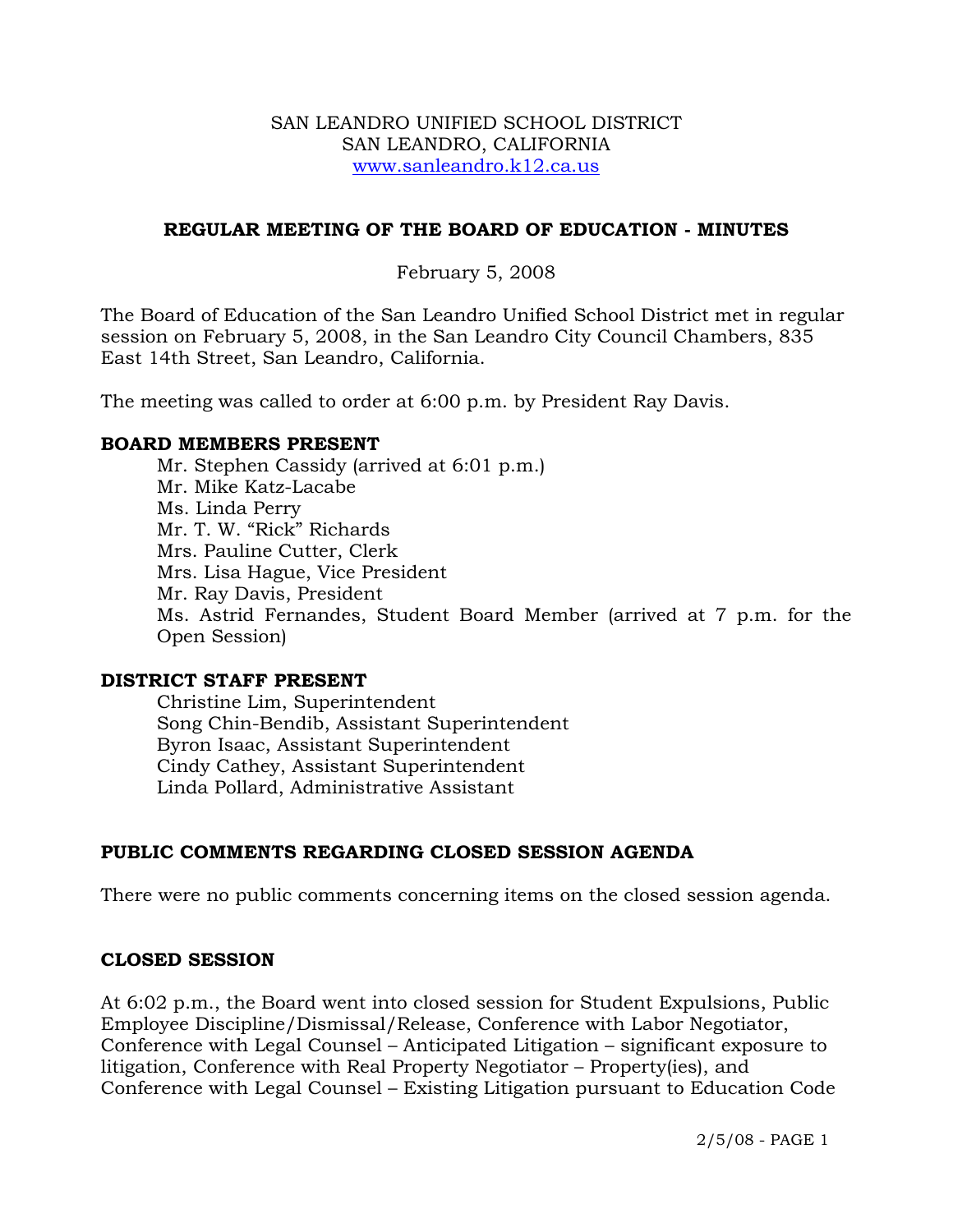Section 35146 and 48918(c), Government Code Sections 54957, 54957.6, 54956.8, and 54956.9. The closed session was adjourned at 6:58 p.m.

The Board returned to open session at 7:06 p.m. with the Pledge of Allegiance to the Flag. President Davis said the Board had been in closed session where no action was taken.

San Leandro High School Principal Amy Furtado asked for a moment of silence for students, Melissa Jackson, age 17, and Dominique Brown Hooper, age 15, who were killed over the weekend. Our thoughts and prayers are with their families.

Board President Davis welcomed the District's Student Board member Astrid Fernandes, commenting that "history is being made in San Leandro" with Astrid becoming the Board's first student Board member.

# **APPROVAL OF AGENDA**

It was noted to strike Information Item 4.1-I, Miscellaneous Receipts, from the agenda as they were received for information at the January 24, 2008, Board meeting.

On a motion made by Mr. Richards and seconded by Mr. Katz, the Board approved the agenda for the regular meeting of February 5, 2008, as amended, by a 7-0 vote.

President Davis reminded the Board of the Board meeting protocols that will be followed while the Board is conducting business:

- Agenda item is introduced by the Board President.
- A staff report or presentation is provided, if necessary.
- The Board President will then ask for questions or clarification.
- The Board President will then ask for a motion and a second.
- Discussion will then be held on the motion.
- The Board President will then ask the Student Board member whether or not they are in favor, opposed, or have no position on this matter.
- The student member will provide their advisory vote on the issue.
- The Board President will then ask the Board to vote.

**REPORTS** Parks & Recreation Commission Report: No report

#### **PRESENTATIONS**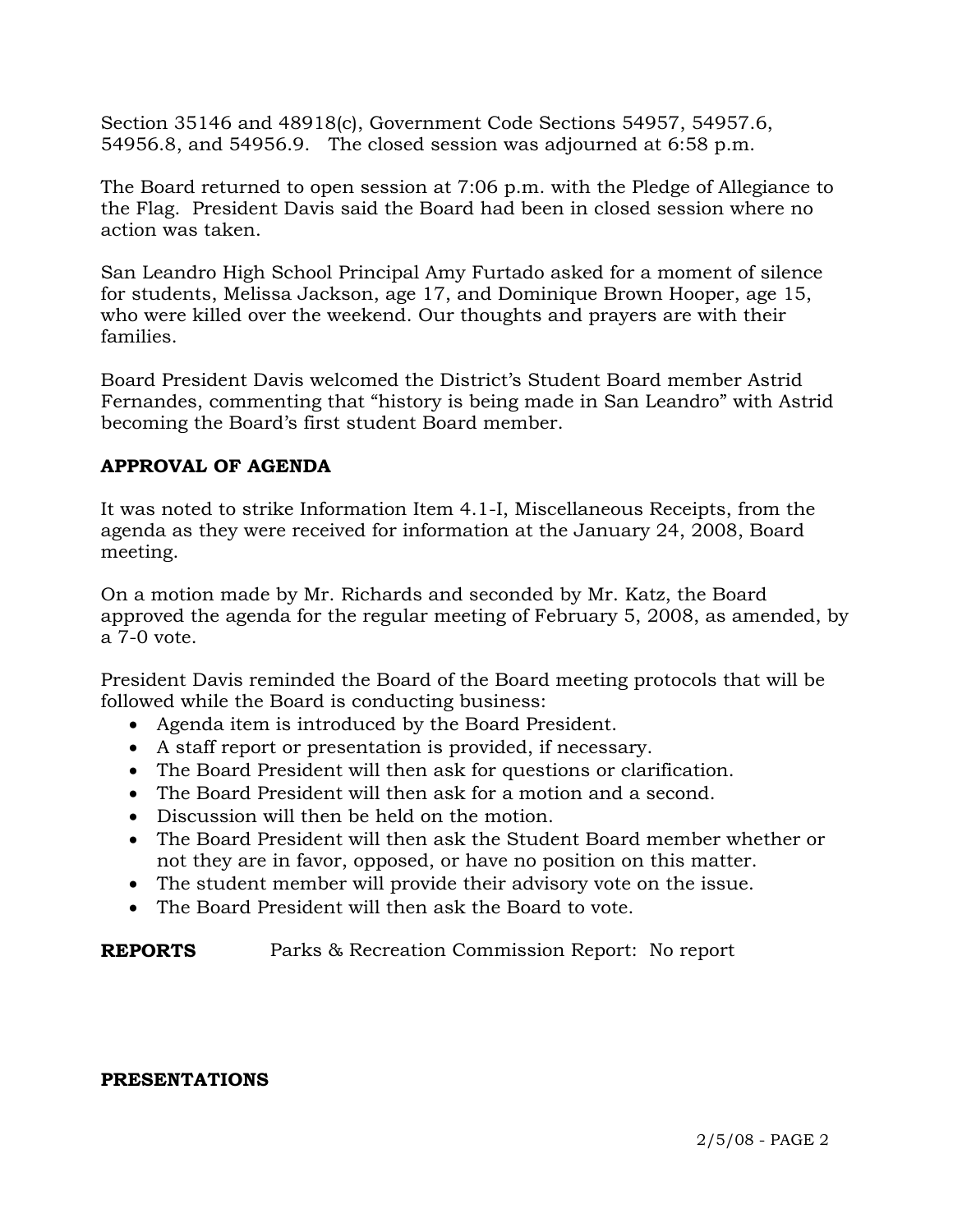- \* A Certificate of Commendation was presented to Kathy Tronvig, PE teacher at Roosevelt Elementary School, for recently being named as a 2007 All Star Teacher by Project Fit America. Kathy is the first West Coast teacher to be recognized.
- A Certificate of Commendation was presented to Audrey Brown, department chair of the San Leandro High School Visual and Performing Arts Department, for recently being selected for the California College of the Arts' Community Art Award for her leadership in bringing art to the community.
- \* The Board of Education recognized Jerome Manos, Athletic Director, Jeanette Wood, Co-Athletic Director and the following San Leandro High School Winter sports' coaching staff and athletes:

 Girls' Wrestling – Jose Rose, Coach Michelle Umezu Shawntia Beck

 Boys' Wrestling – David Jagoda and Manny Acosta, Coaches Mark Jay Acosta

 Girls' Volleyball – Ed Smart, Coach Erin Miyahira Maisa Morrar

 Girls' Soccer – Ron Hattley, Coach Norma Sanchez Jamie Forrest Hilary Vance Maribel Gonzalez Jasmine Navarro Tu Quyen Hoang

 Boys' Soccer – Raul Herrera, Coach Efren Barajas Henry Argueta Edgar Hernandez Eric Esparza Roberto Banales Antonio Ramirez

Girls' Basketball – Eddie Arnold and Justin Mincey Coaches Sonia Jones Samantha Gipson Jada Chiu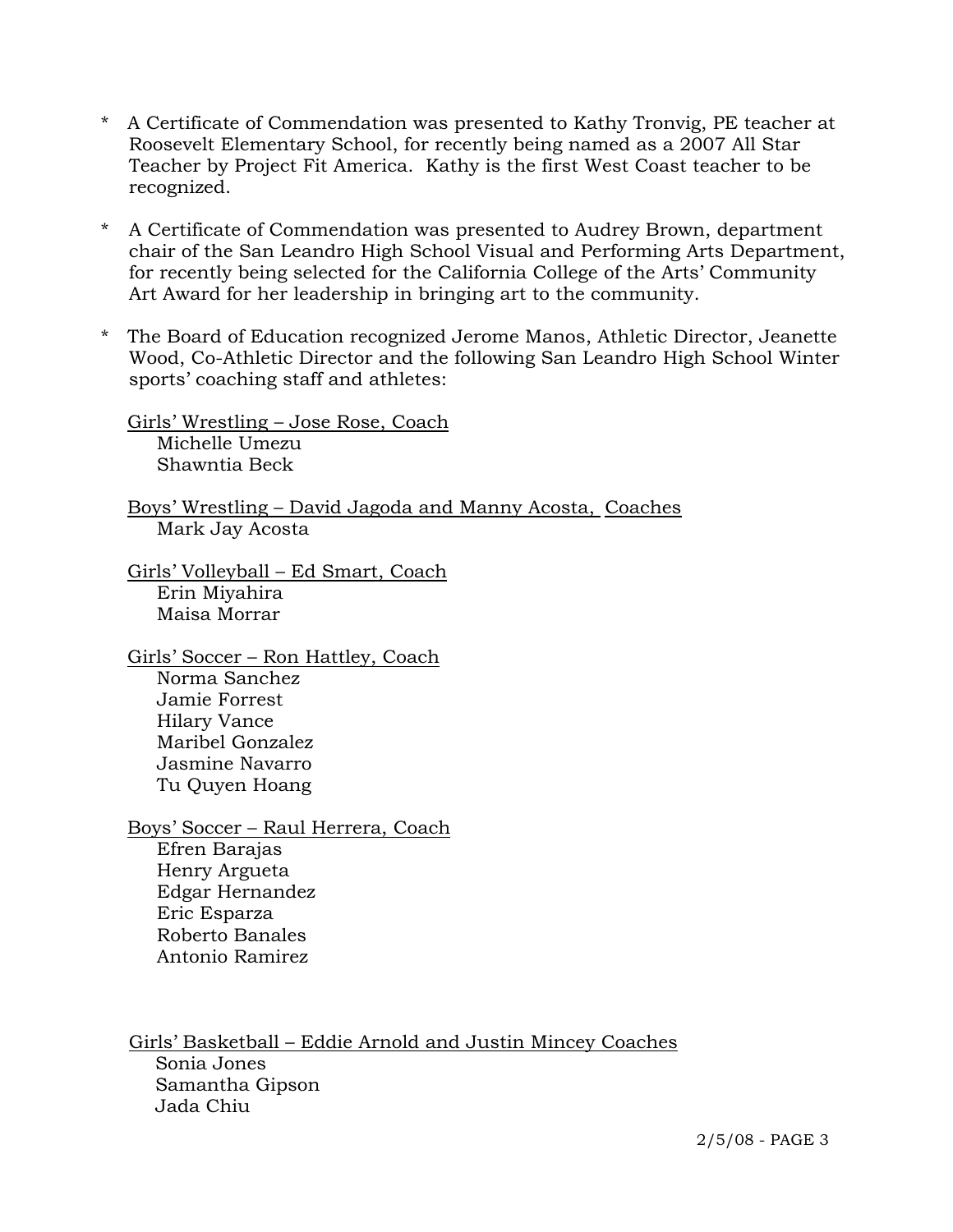Boys' Basketball – Todd Peterson, Coach Jared Cunningham Travis Sims Shaheed Young

## \* **Block Schedule Follow-Up Presentation**

Cindy Cathey, Assistant Superintendent of Educational Services, presented information in response to the approximately forty questions asked by the Board at the January 24, 2008, meeting. She noted that she had consolidated the questions into general themes. Highlights included:

1. "Why is this evaluation report less comprehensive than the 2004 Evaluation Report?" **The 2003-2004 report was the result of a task force comprised of teachers, administrators, parents, and students who brainstormed unlimited areas they wanted to examine.** 

**In 2004 a Collective Bargaining Side letter was written, requiring representatives from the SLTA and the District to meet and agree upon criteria that would be used to conduct the 2007-2008 Block Schedule evaluation. The mutually agreed upon criteria focused on five specific areas: History and Evolution of the Block, Fiscal Analysis, Limited Scope of Student Achievement Data, Compliance, and Teacher, Parent, Student Input (focus groups input only)** 

2. "How did the error occur?"

**It was explained that calculations to determine FTE allocations are complex and based upon a formula. When staff went back to the original report to see why there was such a big discrepancy, it was discovered that the wrong class size was loaded for the traditional schedule.** 

- 3. What is the additional cost of text books? **Using categorical carryover funds and current textbook allocation from the state, there are sufficient funds to cover the one-time cost of additional books that would be needed, estimated to be approximately \$220,000.**
- 4. What would a six-period day schedule look like? **Examples of comparative student schedules were shared illustrating what the current Block Schedule and traditional six-period day would look like for SLAM students, English learners, "regular" students, AVID students, and Advanced Placement students.**
- 5. What percent of courses are year-long? **For the Spring 2008 term, 25% of the sections are year long courses. Year long courses limit the number of electives and/or other choices that students have.**
- 6. What does the block look like in other districts? **Staff looked at six different districts and learned that there were a wide-range of schedules, for example:** 
	- **Granada High School in Livermore ROP and music are year long;**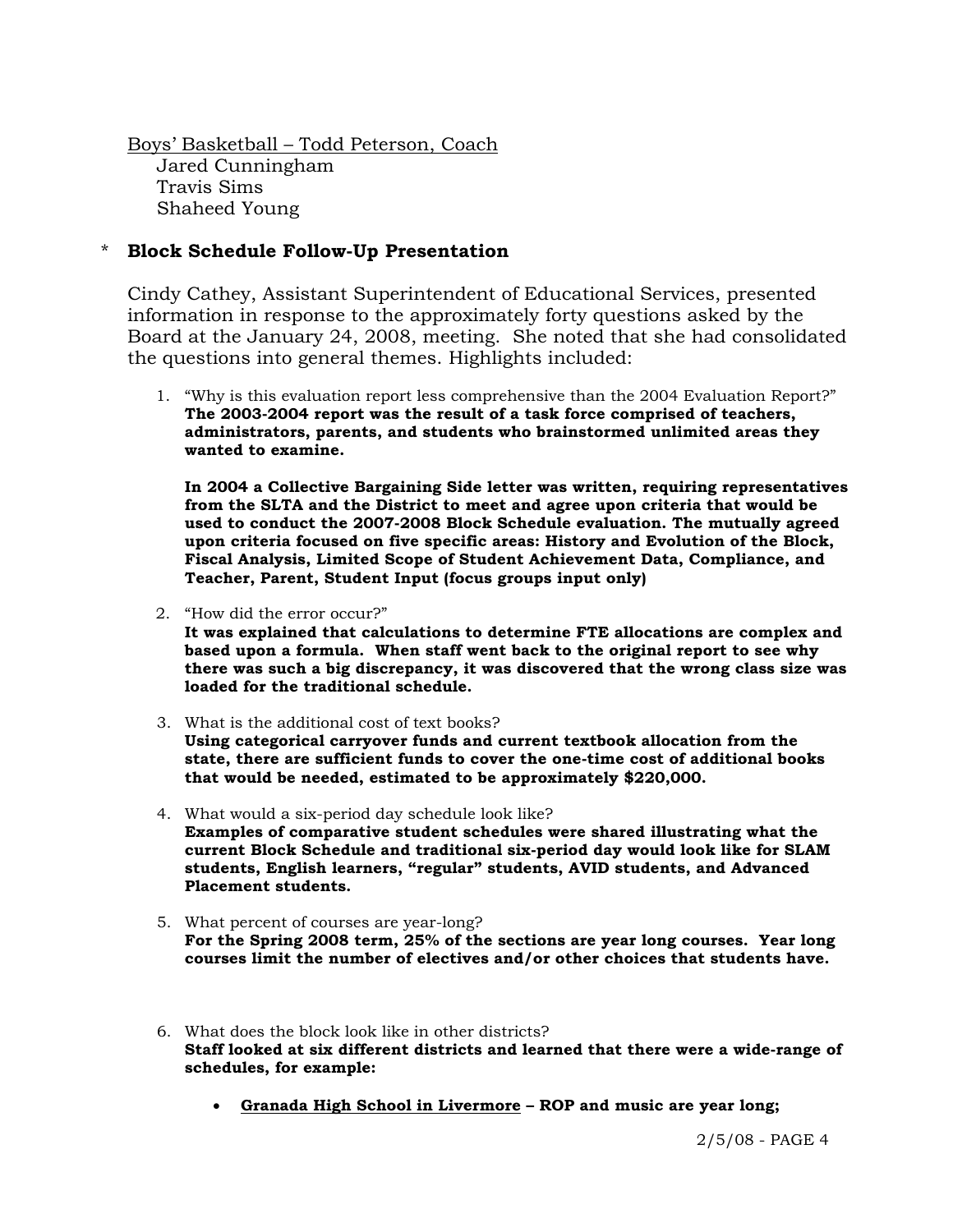**planning to move to a five-period trimester schedule for 2008-2009** 

- **Tennyson High School, Hayward AP classes run year long**
- **Mt. Eden, Hayward Some classes run A/B with electives; AP English runs A/B paired with a teacher assistant elective; PE runs A/B with Health; Algebra is the only year long course; however they had others, but were dropped because of limited electives**
- **El Cerrito High School, West Contra Costa Algebra reverted back from a year long course to a one term divided into 90 minutes with 2-45 minute periods; theatre, journalism and band are year long**
- **Arroyo in San Lorenzo some small learning communities run on A/B schedule; 9th and 10th grade PE runs year long; and ROP run year long.**
- **Fremont Unified School District Kennedy High School started as a Tech. Magnet School, no AP classes are a year long**
- **Roseville Union School District has four high schools on a 4 x 4 Block schedule; AP classes are one term; after school test prep. happens one week before the AP exam; no year long courses**
- 7. How many students do not have 8 classes now? **In the fall 2007, 82 seniors did not have 8 classes. This spring, 150 seniors do not have 8 classes**
- 8. Is there an impact on facilities? **Depending upon student sign-ups, we will most likely need two additional rooms for science.** 
	- **Rooms located in the main building (former science rooms)**
	- **New workstations need to be purchased (estimated cost \$18,400); funds will come from Fund 17, Mandated Cost Reimbursement**
	- **Furniture would be moved to the 9th grade campus when it opens**
- 9. Are there any trends in the data?
	- **Charts were shared comparing the 2007-08 fall semester ELA and Math grades of SLHS students by ethnic subgroup; California standards test – ELA-Grades 9-11, and Math; 2003-04-2006-07 SAT verbal, math, writing averages; and percentage of students taking the SAT for San Leandro High School, surrounding high schools, and county and state.**

10. Are there safety issues with increased passing periods?

**Majority of incidents currently happen toward the end of lunch or after school. Under the six period day, there would be two more passing periods approximately seven minutes long.** 

11. What is a modified block?

**Most commonly it's defined as a six-period day with longer blocks of time some days such as:** 

- **Monday: Periods 1-6**
- **Tuesday, Periods 1-3**
- **Wednesday: Periods 4-6**
- **Thursday: Periods 1-6**
- **Friday: Periods 1-6**
- 10. What would it take to make the Block cost neutral?

**We need to increase class size by 1.5 (2 students), which would mean that class maximums in every subject except PE would need to increases by 2 students (37 students per class).**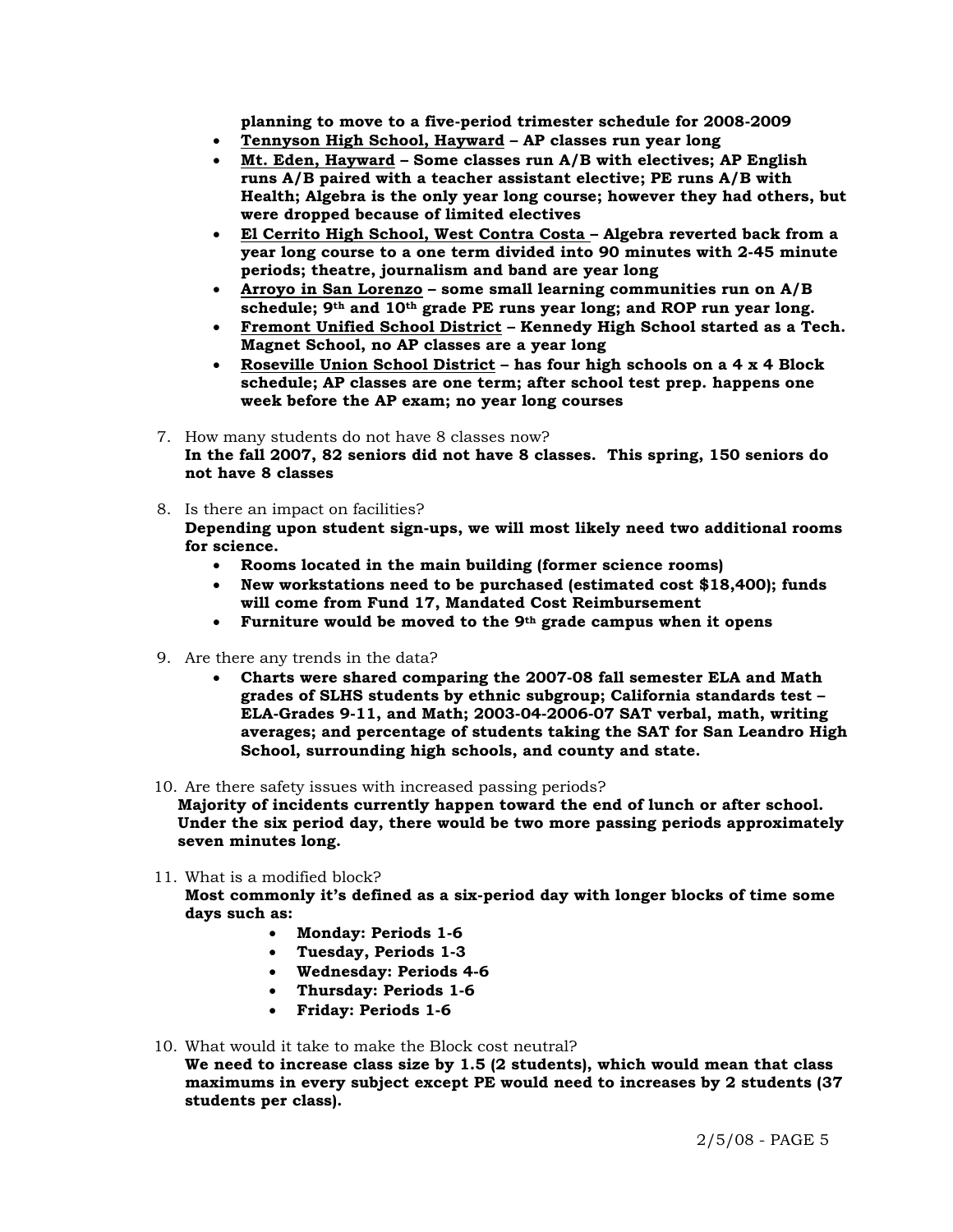11. What does the research say?

**The California School Boards Association Instruction Time Task Force Report and the Research Brief sponsored by the Union Pacific Foundation indicated that research has been largely inconclusive, and results are mixed.** 

12. What is the status of PE?

**The District has learned from the State Waiver Department that we can apply for two waivers - one to offer PE for one term, and the other to administer the fitness test outside the testing window. If granted it would apply to the 2008- 2009 school year.** 

Following the presentation staff offered the following thoughts:

- Principal Amy Furtado supported the change stating that while the Block schedule may be a good or great schedule, it's not worth cutting jobs, sacrificing programs, and it's not worth adding two students to the class maximum. She would, however, be willing to work with the teachers to look at other options.
- Superintendent Lim. Lim understood the difficult and tough decision that the Board was going to have to make. She offered her appreciation to Ms. Cathey for staying true to the agreement of the "side letter", and Ms. Furtado and her staff for trying to make the block schedule work for students. Irrespective of the financial cost, Superintendent Lim shared her thoughts and position stating
	- That in her experience the success of any schedule rests upon the will of the principal and his or her staff to make it work for students.
	- When it was inadvertently discovered that the Block schedule would cost 4.17 FTE more than a six-period day, it became clear that the cost outweighs the benefit.
	- In light of the dismal, catastrophic Governor's proposed budget, she had to help write a letter to certificated staff establishing the seniority list in the lay off process. She made a commitment in that letter that every effort would be made to minimize the looming lay off process mandated by Ed. Code. The return to the six-period day will help minimize that effort.
	- The District has made great strides with the current team, both certificated and classified, towards addressing student achievement. She wants to keep every member in tack as the District collectively moves forward in advocating for public education.

Ms. Lim said that she has been assured that the return to a 6-period day far outweighs the avoidance of any lay layoffs, which she believes is the right thing to do in light of the Governor's proposed budget reductions.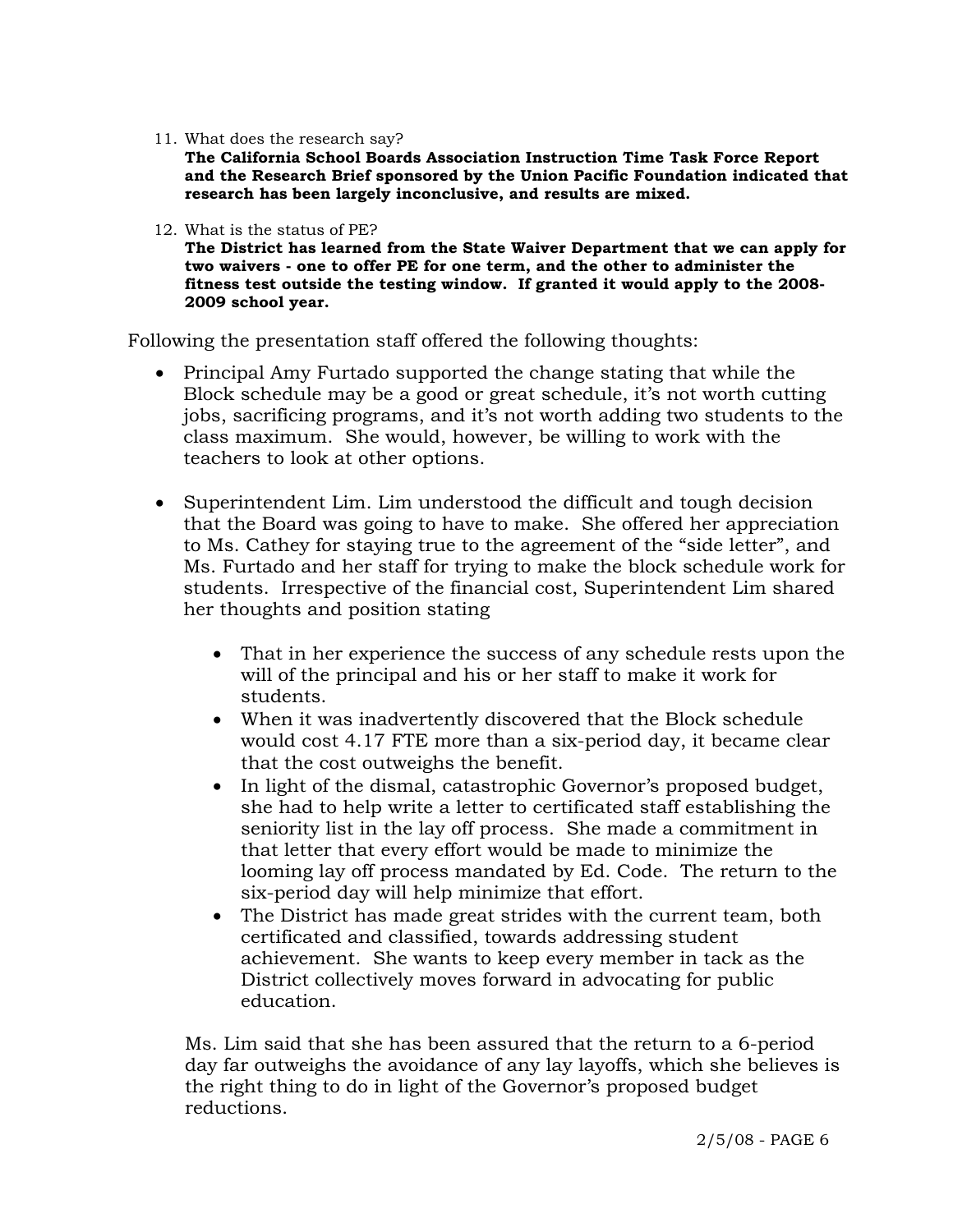### **PUBLIC COMMENT**

- Richard Styner, Flavia Coria, Robert Marrujo, Sally Barros, Dan Martin, Maisa Morrar, and Jack Nelson addressed the Board regarding the Block Schedule, urging the Board to take more time before implementing something new, speak to parents and teachers, look at the students needs, rethink some alternatives, and not to base their decision solely on a financial one.
- Kris Sandoval, San Leandro High School junior, presented the Board with a petition with 1,000 student signatures to keep the current schedule intact.
- Georgia Scharff favored returning to a six-period or modified schedule, citing that this has not been a good experience for her child, maintaining that with a 6-period day schedule the teachers would have twice as many days to cover the material, and students would have more time to do their homework, and study and absorb the material.

 The Board asked clarifying questions around the material presented which were addressed by staff. Specifically, responding to Mr. Cassidy, the Superintendent clarified that no matter what schedule was in place, its success depended upon on the will of the principal and staff to make it work and that her recommendation to eliminate the Block would avoid certificated and/or classified layoffs in the District.

 Principal Furtado also added that it was important to make a decision tonight in light of the fact that programming at the high school begins in ten days, additional textbooks need to be ordered, and staff and teachers need time to prepare for the transition should the Board decide to return to the traditional schedule.

 A motion was made by Mr. Richards and seconded by Mr. Cassidy to eliminate the Block Schedule.

 Student Board member Astrid Fernandes offered her support for the Block schedule. She hoped that the Board would consider the students' opinions, adding that despite statistics that show the benefits of a 6-period day, students are not prepared, cannot cope with the amount of homework, and the limited amount of class time, citing "It's too soon to make this decision."

 In addition to expressing how difficult and challenging this decision was going to be, it was evident that there was no clear answer regarding what was the most optimal schedule for our students.

Keeping that in mind, Board members offered the following reasons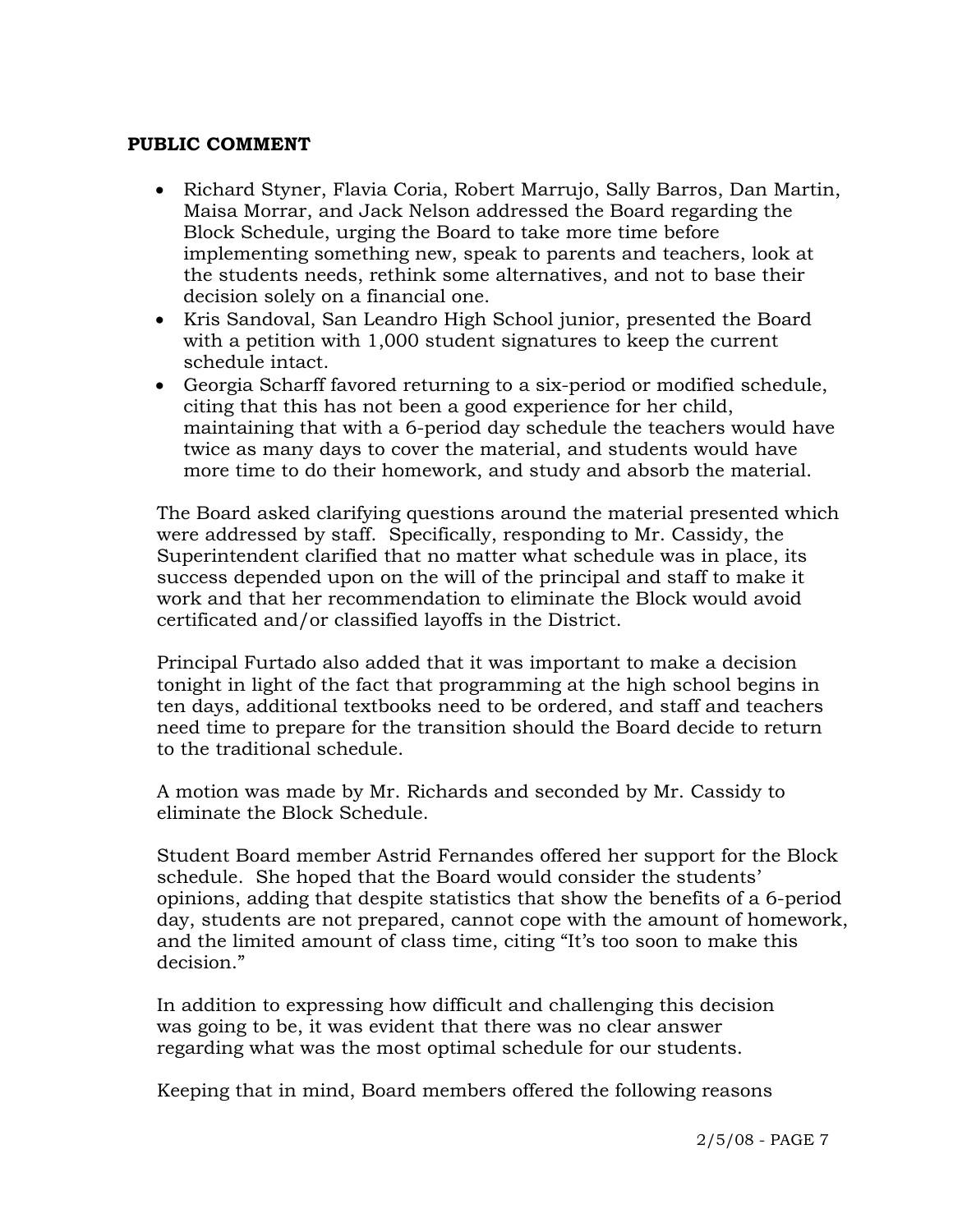for returning to the traditional schedule:

Mrs. Hague:

- 90-minutes is too long for some classes such as math and can be challenging for some students
- The Block Schedule adds to the homework load, for example, one 4X4 block is essentially 2-days worth of work
- The November report cards are equivalent to a semester grade, placing added challenges on the  $9<sup>th</sup>$  graders, who, at that time are still finding their way around the campus
- The Block Schedule is incompatible with the state standardized testing schedule
- Traditional schedule would save the District approximately \$300,000 and keep the class size low

Mrs. Cutter:

- Not all classes were suited for a Block Schedule such as foreign language
- Counselors do not like the Block Schedule because they are spending more time "scheduling" rather than "counseling".
- Potential cuts to programs because of the looming state budget crisis, was an overwhelming reason for the District to consider a parcel tax.

Ms Perry briefly touched upon her experiences with the traditional and block schedules, and budget cuts during her tenure on the Board, noting that some wonderful programs have evolved through the Block Schedule such as the Academy and the "school within a school" philosophy. However, it was her opinion that

- The 9<sup>th</sup> graders are suffering in Math, English and the new PE mandate under the Block
- Would like to see a task force convened to look at and consider the options and transitions with a 6-period day for the 9th graders as well as the upper grades
- Would like to keep the class sizes down

Mr. Katz, however, was not convinced that this was in the best interest of the students and District, and wanted staff to take more time to carefully evaluate the reasons for this recommendation, stating that, "It can't always to about the money."

Mr. Richards said that he has had concerns about the Block Schedule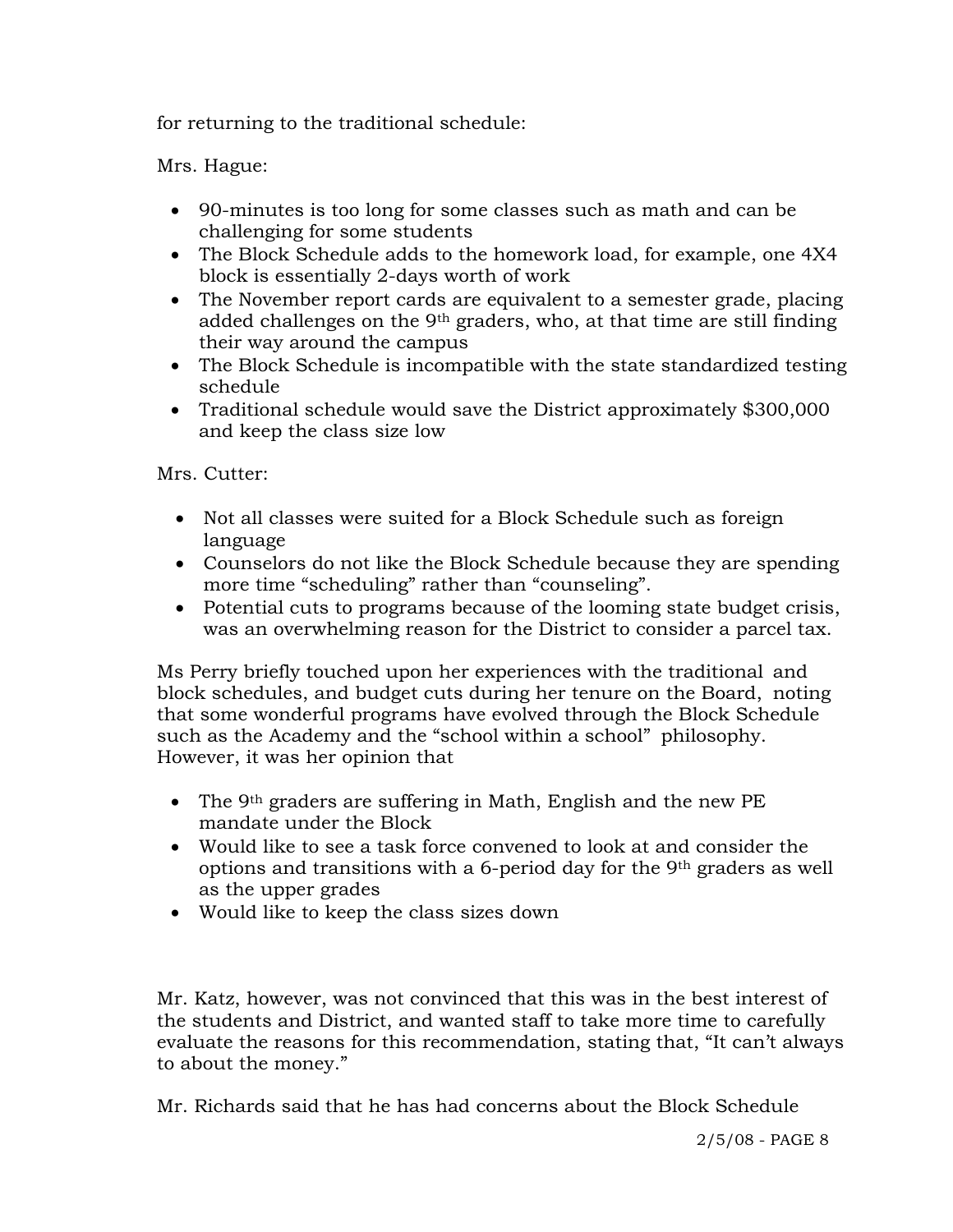for a number of years and concurred with some of the comments already shared. While he noted that the traditional schedule would save money for the District, the question was whether or not it was overall the best that the District could provide our students. In light of the need to make a definitive decision now, he would be supporting the elimination of the Block.

 Mr. Cassidy stated that his conclusions with regards to the Block were not based on money, but rather on information that he had gathered and some of the comments made tonight including:

- While he believes that despite the fact that the Block works extremely well for some students and programs such as English learners, science and lab classes, SLAM and art classes for example, the Block schedule that has been implemented limits choices
- Classes that should be a year long are offered for only one term PE and foreign language for example should be a year long
- 90 minutes is too long for classes such as mathematics, which is more evident in the core and CP classes
- Class size has expanded with the Block
- Block Schedule is incompatible with the state standardized testing schedule
- Concurs with Trustee Cutter that counselors are losing a significant amount of time from their core mission work "counseling" because of scheduling
- Start time for some students is too early on the Block

For those reasons, he felt that despite the advantages for certain classes, he believed that the Block Schedule, as it currently exists, operates to the detriment of the majority of students and would be voting to return to the traditional 6-period schedule, offering additional comments:

- With the traditional schedule, the District must be mindful of the English Learners
- Academies are "schools within a school" and can develop their own unique schedules, noting that in the course of the 6-period day you can have these courses that are somewhat autonomous, yet have their own course schedule
- He would like to see the academies expanded to include an engineering academy which would combine computer courses and industrial arts classes, and an arts academy
- In the long-term he sees this as a 2-year process whereby the District would move to a 6-period day with modifications, analyze and study it, and then adopt a schedule that is optimal in the next school year.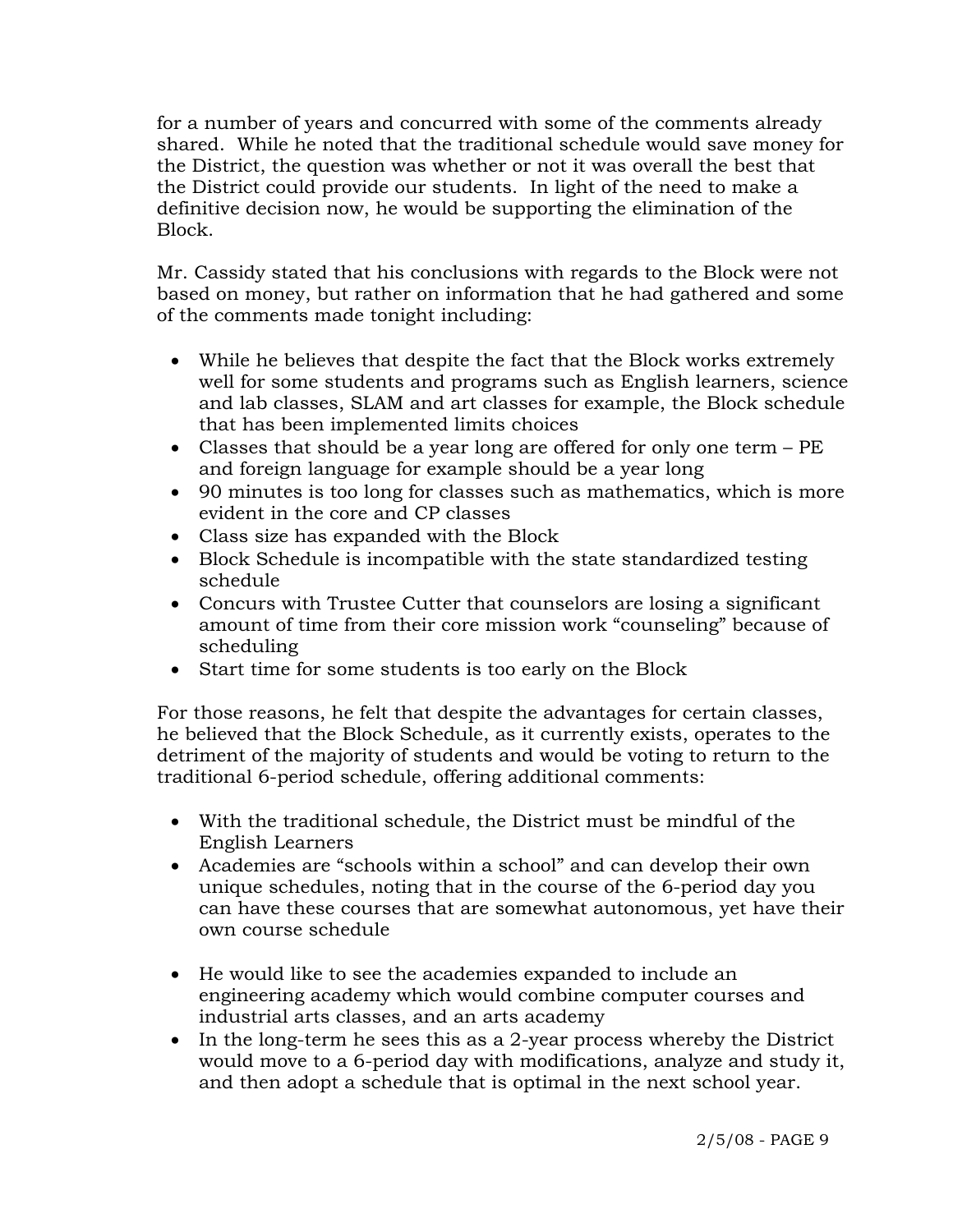Mr. Davis said that most of his thoughts and comments had already been shared; however, he reiterated how truly this was a challenging issue.

## **ACTION**

Educational Services

## 3.1-A Elimination of the Block Schedule and Return to the Six-Period Day Beginning with the 2008-2009 School Year

On a motion made by Mr. Richards and seconded by Mr. Cassidy, the Board approved the recommendation to eliminate the Block Schedule and return to the six-period day beginning with the 2008-2009 school year by a 6-1 vote. Mr. Katz voting no. Student Board Member Fernandes voting against eliminating the Block Schedule.

## **PUBLIC TESTIMONY ON NON-AGENDA ITEMS**

• Wilhelmina deLeon addressed the Board regarding the residency verification policy and the frustration that her family has experienced, noting that she felt her granddaughter was unfairly asked to leave the school she was attending because her parents could not provide the necessary documents to prove residency.

# • **REPORTS**

1) Correspondence – Clerk Cutter reported receipt of the following emails between January 23, 2008, and February 5, 2008: From Roxana O'Leary, Frank Lynn, Catha Howard regarding residency policy; from Jeni Engler, Roberta Weisbard, MaryAnn Leshin, Tim Royal, Phil Hargrave, Duy Nguyen, Deborah Reinerio, Kyle Liljequist, Jane Davis, Jon Sherr, Sean Tobin, Eric Holmes, Elsa DaSilva, Carolyn Eccles, Roger DeRuig, Tony Farley, Linda Thurston, Lynda Campfield, Cheryl Farley, Mary Styner, Laura Hackel, Richard Styner, Carol Delton, and Ellen Muir regarding Block Schedule; from Richard Fishbaugh, Anne Cawood, Susan Leiga regarding the high school swimming pool; from Jon Sherr regarding clerical support and support of parcel tax; from Tom & Lisa Scovill, and Glenda Gardner regarding portables at McKinley.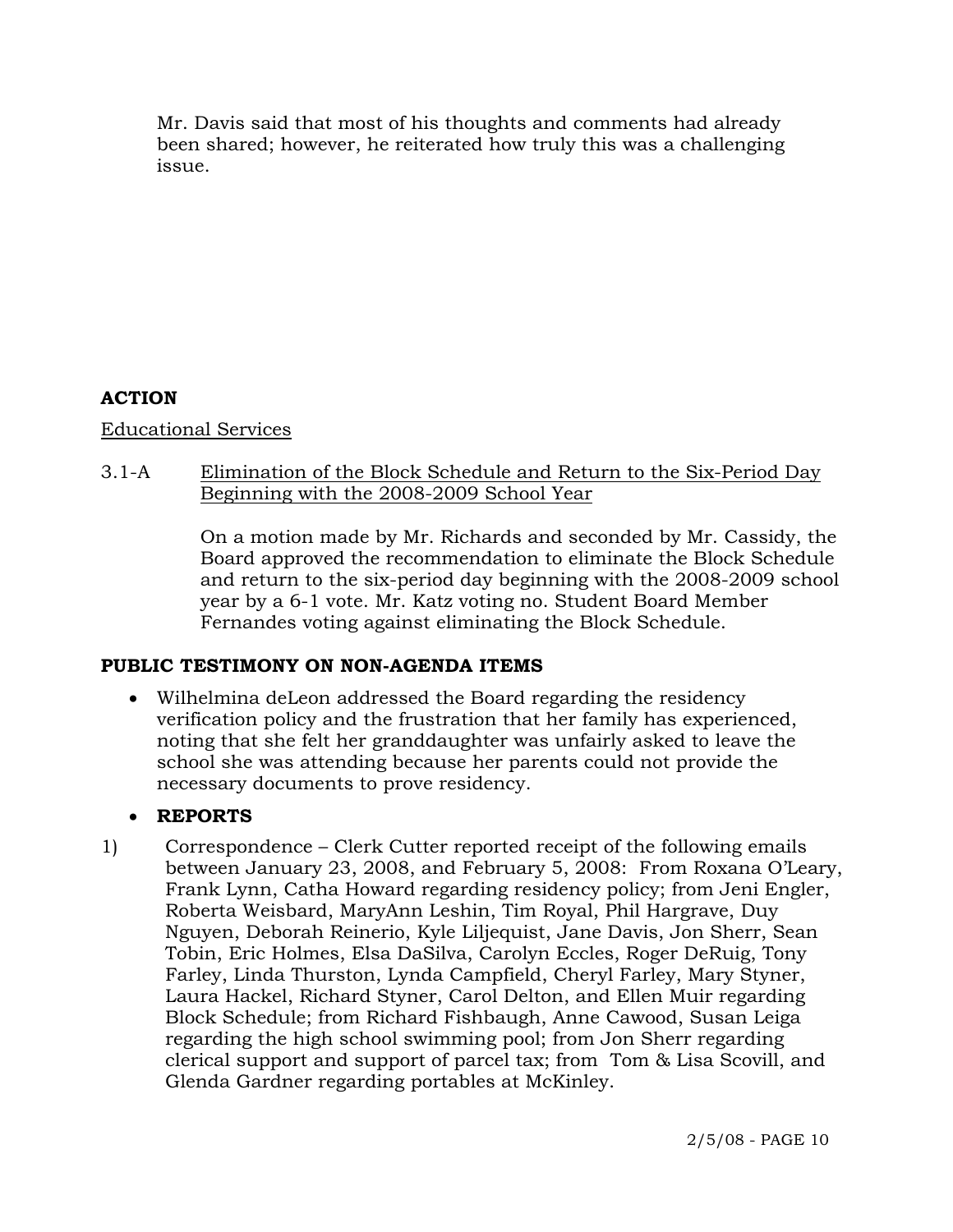- 2) Student Board Member Report Astride Fernandez updated the Board on activities at San Leandro High School. The high school will be presenting the musical West Side Story. Auditions were last week. "MTV Made", a show about teens who want to be made into something they are not, will be on the campus looking for students from California to participate. Auditions will take place on February 11 and 13 during lunch. Applications are in the student center. Seniors enjoyed a boat cruise on the SF Bell two weeks ago that included fireworks. Men's soccer team is in 1<sup>st</sup> place. Men's and women's basketball will be playing San Lorenzo on February 6. The sophomores took the exit exam today. Thursday, February 7, will be Open House.
- 3) Superintendent's Report Superintendent Lim reported that at the suggestion of the Communication Committee, the District will be hosting a Community Open House on Thursday, February 7 at 6 p.m. which will be featuring Measure B Bond projects, and student art work. Members of the San Leandro Chamber, homeowners association, and senior citizens have been invited. Open House for the high school community will follow at 7 p.m. in the gym.

Friday, February 8, from 8 to 1 p.m., San Leandro High School will be hosting 54 students from Shandong Experimental High School in Shandon, China. With the help of San Leandro resident Jim Serna of the United State China Exchange Council the two schools are working on developing a sister school exchange.

- 4) Board Committee Reports
	- Advocacy Mr. Cassidy reported that the committee did not meet.
	- Communication Mr. Katz reported that the committee met in January and had a lengthy discussion on a possible letter to the editor regarding residency verification; however, subsequently it was decided not to send the letter because this issue was coming to the Board for discussion and the policy had not actually been implemented yet.
	- Curriculum Mrs. Hague reported that the committee met on January 31 and were bringing forward for Board consideration Perfection Learning Basic Drama Projects Instructional Materials for Grades 9- 12, Davis Publication Materials, Exploring Visual Design and The Visual Experience for Grades 9-12, as well as two new courses for students: Advanced Placement Statistics for grades 10-12, and Math

 AB/Transition Math for grades 9-12. In addition, the committee discussed the Block Schedule, and the PE waiver, and also received an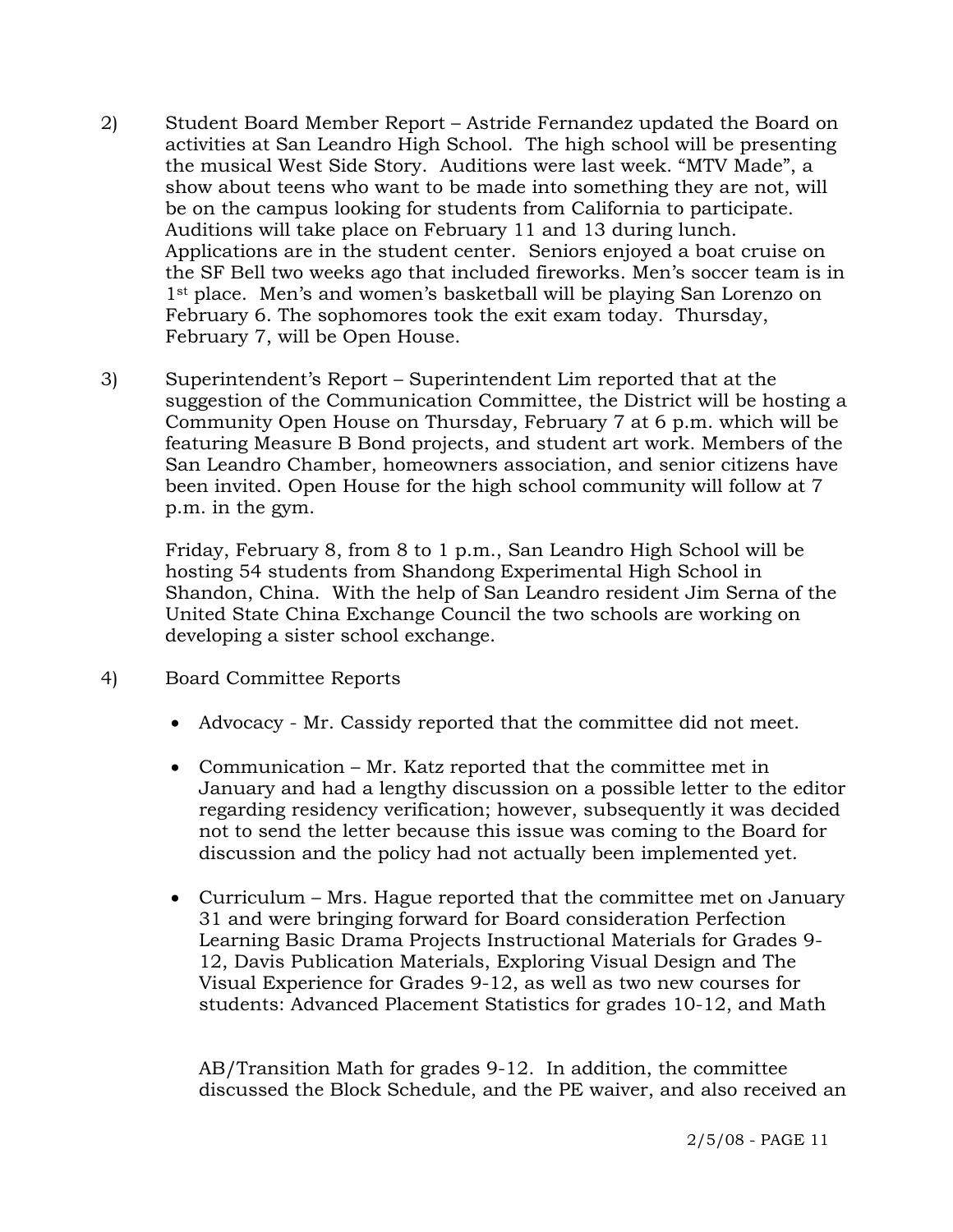update on Garfield year around school.

- 5) Board Representatives' Reports
	- Alameda County School Board Assoc. Ms. Perry reported that while they have not meet this year yet, she reminded the Board of the ACSBA breakfast being hosted by Superintendent Sheila Jordan on March 13 at 7:30 a.m. Scheduled for discussion will be the new nutrition policies, comprehensive sexuality education and HIV Aids Act. This will also give the Board members an opportunity to meet and reconfigure the Alameda County School Boards Association.

# **CONSENT ITEMS**

Mr. Davis requested that Consent Item 5.2-C, Emergency Resolution #08-07 to Perform Plaster, Tile Repair and Replacement to the Two Pools at San Leandro High School be pulled.

General Services

1.1-C Acceptance of Personnel Report

## Educational Services

| $3.1-C$ | Recommendation for Student Who has Left the District – Unable to<br>Verify Success of Expulsion for Student E27-05/06 |
|---------|-----------------------------------------------------------------------------------------------------------------------|
| $3.2-C$ | Proposed Stipulated Expulsion Order for Student E09-07/08.                                                            |
| $3.3-C$ | Proposed Stipulated Expulsion Order for Student E07-07/08.                                                            |
| $3.4-C$ | Proposed Stipulated Expulsion Order for Student E10-07/08.                                                            |
| $3.5-C$ | Perfection Learning Basic Drama Projects Instructional Materials for<br>Grades 9-12                                   |
| $3.6-C$ | Davis Publication Materials, Exploring Visual Design and The Visual<br><b>Experience for Grades 9-12</b>              |
| $3.7-C$ | Discard Reading Books (Beowulf) that are in Poor and Damaged<br>Condition at John Muir Middle School                  |
| $3.8-C$ | New Course for Students in Grades 10-12: Advanced Placement<br>Statistics                                             |
| $3.9-C$ | New Course for Students in Grades 9-12: Math AB/Transition Math                                                       |
|         | 2/5/08 - PAGE 12                                                                                                      |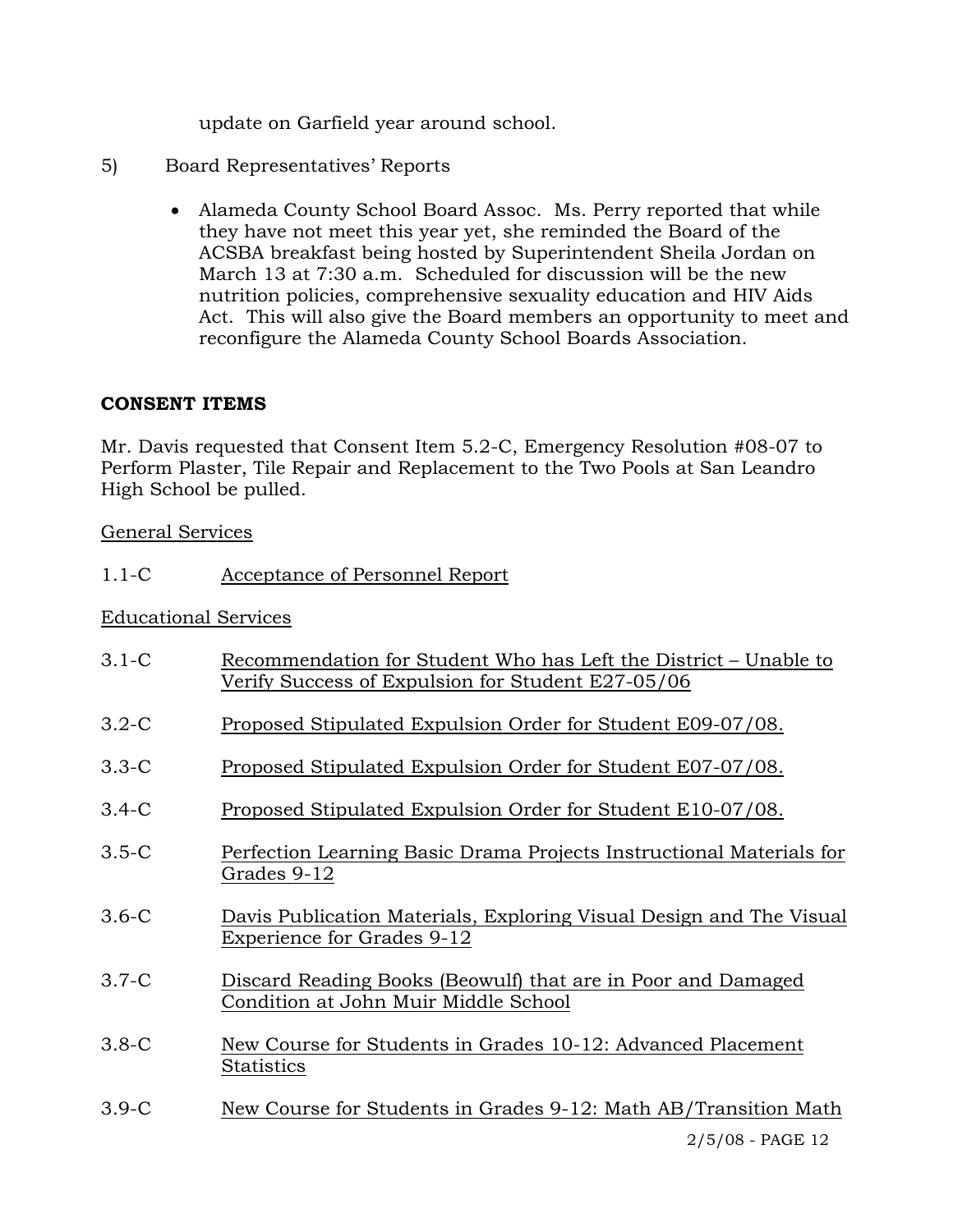### Business Operations

4.1-C Resolution #08-06 to Declare Certain Equipment Surplus and/or Obsolete

### Facilities and Construction

5.1-C Notice of Completion – Bancroft Middle School Sound Screen on Food Services Building

On a motion made by Mr. Richards and seconded by Ms. Perry, the Board approved the remaining consent items by a 7-0 vote.

### Facilities and Construction

5.2-C Emergency Resolution #08-07 to Perform Plaster, Tile Repair and Replacement to the Two Pools at San Leandro High School

#### **PUBLIC COMMENT**

• Rich Fishbaugh and Carol Alvarez, addressed the Board in support of saving and refurbishing the high school pools, and urged the Board to keep them open for the over 60 students on the high school team and families of the community.

Responding to Trustee Katz, staff confirmed that the Alameda County Health Department has agreed to reopen the pools once the repairs are made. Also, while the City recently notified the District that they would no longer be contributing funds for the maintenance of the pool, they may be still interested in developing it as a joint use facility.

Comments and suggestions from the Board included schedule a closed session discussion regarding some of the environmental issues that arose from the County's environmental report, and also pursuing a long-term solution with the City.

The Board thanked the leadership of the parents associated with the swim team for setting an example of what a small group of dedicated and passionate people can do.

On a motion made by Ms. Perry and seconded by Mrs. Hague, the Board adopted Emergency Resolution #08-07 to Perform Plaster, Tile Repair and Replacement to the Two Pools at San Leandro High School by a 7-0 vote. Student Board member Fernandes voting in favor.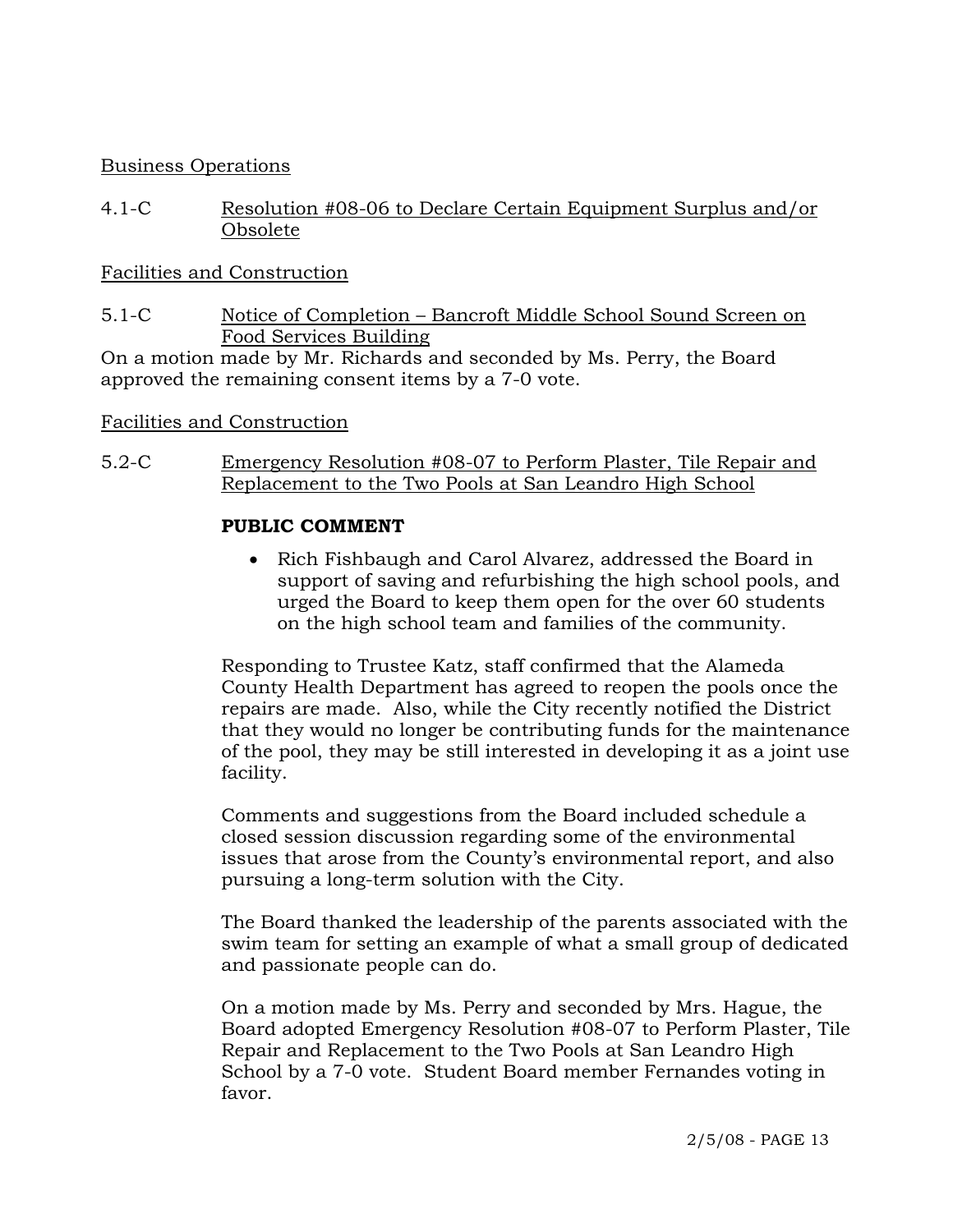The Board took a break at 10 p.m. and reconvened to open session at 10:05 p.m.

## **ACTION**

## Educational Services

## 3.2-A Board Policy 5111.1 (a-b) District Residency and Exhibits E(1) 5111.1 and E(2) 5111.1

A motion was made by Mr. Richards and seconded by Ms. Perry, to adopt Board Policy 5111.1 (a-b) District Residency and Exhibits E(1) 5111.1 and E(2) 51111.1.

## **PUBLIC COMMENT**

• Robert Marrujo and Vanessa Klein addressed the Board in favor of the District stricter current residency requirements, urging the Board to reconsider reducing the residency requirements which would be detrimental to our students and community.

David Lorden, Director of Student Services briefly dispelled the misconception that the District is weakening its residency requirements, when in fact the District believes that the following proposed revisions with strengthen the current policy:

- Requiring two utility bills in addition to a rental agreement or homeowner document (current policy does not require a utility bill)
- Elimination of granting a 30-day provisional enrollment, unless the family can provide a rental or homeowner's agreement while residency is being verified. (currently anyone is eligible for 30-day provisional enrollment without this documentation)
- Increasing the number of direct mailings to homes of all students enrolled in the District (the District has found that return mail is one of the most effective ways of detecting residency falsifications)
- Moving the mandatory residency verification from the fall to the spring prior to fall enrollment allows families a two month window to secure all necessary documentation and provide staff more time to review, verify documents, and conduct home visits as appropriate.
- Focusing on specific transitional grades,  $(K, 6<sup>th</sup>, 9<sup>th</sup>)$  for verification, will allow for a more efficient, accurate and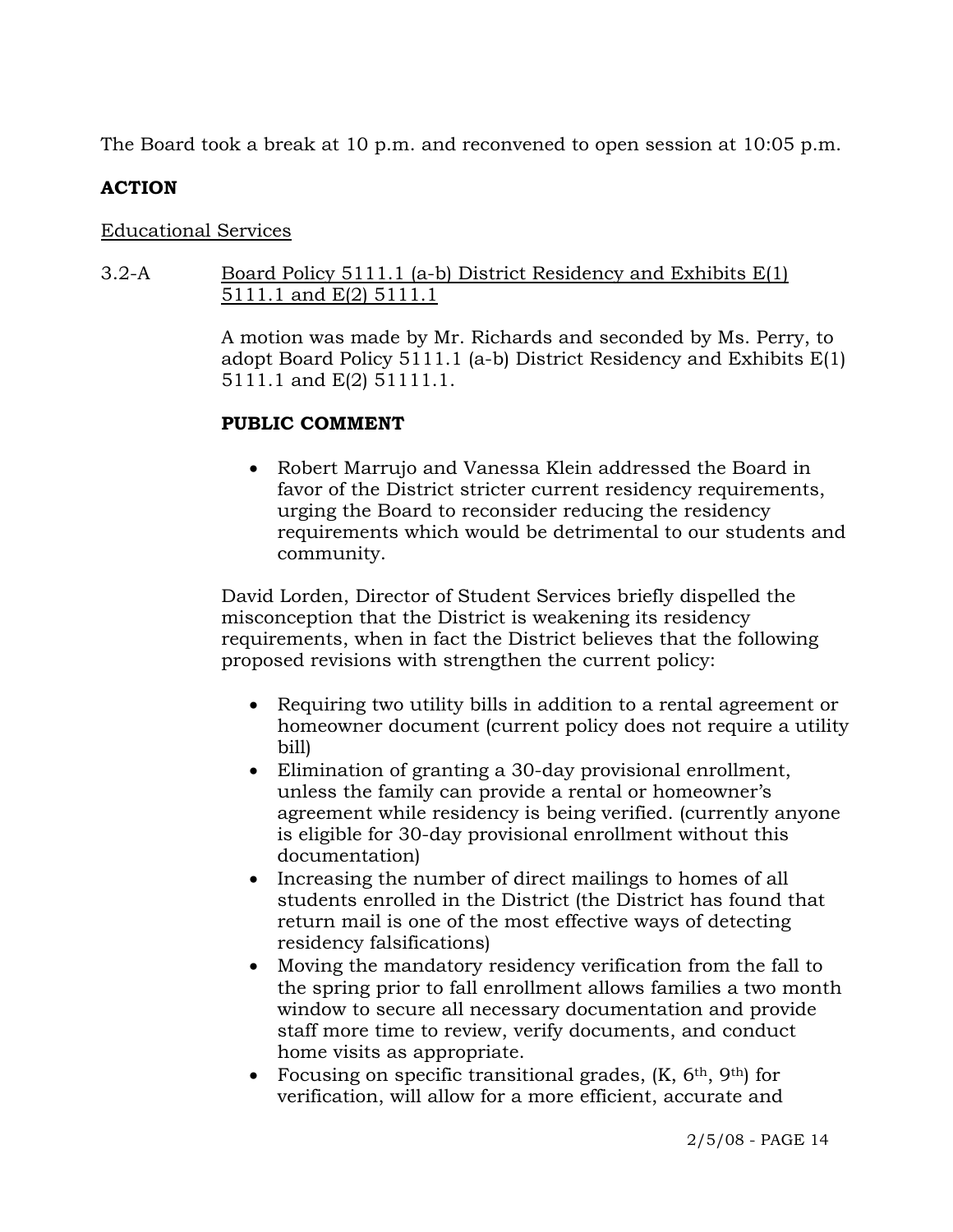effective system by providing staff adequate time to work with families one-on-one, review and inspect all necessary documents, and manage home visits thus reducing the potential for errors due to large volumes of paper work within a concentrated period of time. This will also be more costefficient.

• Continuing to perform residency verification for all new students entering the District, Kindergarten to 12th grade.

What grades and by what means were falsifications discovered, and focusing only on specific transitional grades (Kindergarten, 6th and 9th for mandatory spring residency verification were concerns raised by the Board.

On a substitute motion made by Mr. Cassidy and seconded by Mrs. Hague, to adopt Board Policy 5111.1 (a-b) District Residency and Exhibits E(1) 5111.1 and E(2) 51111.1, amending the residency verification requirement to grades 6-12, and that the Superintendent provide an update to the Board twice a year with regards to the number of students granted a provisional enrollment failed by a 5-2 vote. Mr. Cassidy and Mrs. Hague voting yes.

Mrs. Cutter than offered an amendment to the original motion adding incoming  $8<sup>th</sup>$  and  $10<sup>th</sup>$  grades to the proposed 6<sup>th</sup> and 9<sup>th</sup> grades for required spring residency verification which was agreed to by Mr. Richards and Ms. Perry.

On a motion made by Ms. Perry and seconded by Mrs. Cutter, the Board tabled this to the February 21 Board meeting, giving time for staff to review the feasibility of adding grades 8 and 10 to the proposed mandatory spring residency verification process and discuss the impact of the proposed expansion with site administrators and members of the task force by a 5-2 vote. Trustees Davis and Cassidy voting no.

At 10:30 p.m., Student board member Astrid Fernandes was excused, and on a motion made by Mr. Richards and seconded by Mrs. Hague, the Board extended the meeting to 11:30 p.m. by 7-0 vote.

## 3.3-A Revised Board Policy 5116.1 (a-c) Intradistrict Open Enrollment and Exhibits E(1) 5116.1 and E(2) 5116.1

Mr. Cassidy would have like to see the policy titled "Intradistrict Transfers". He felt that "Intradistrict Open Enrollment" didn't reflect the District's process and may generate community misconceptions.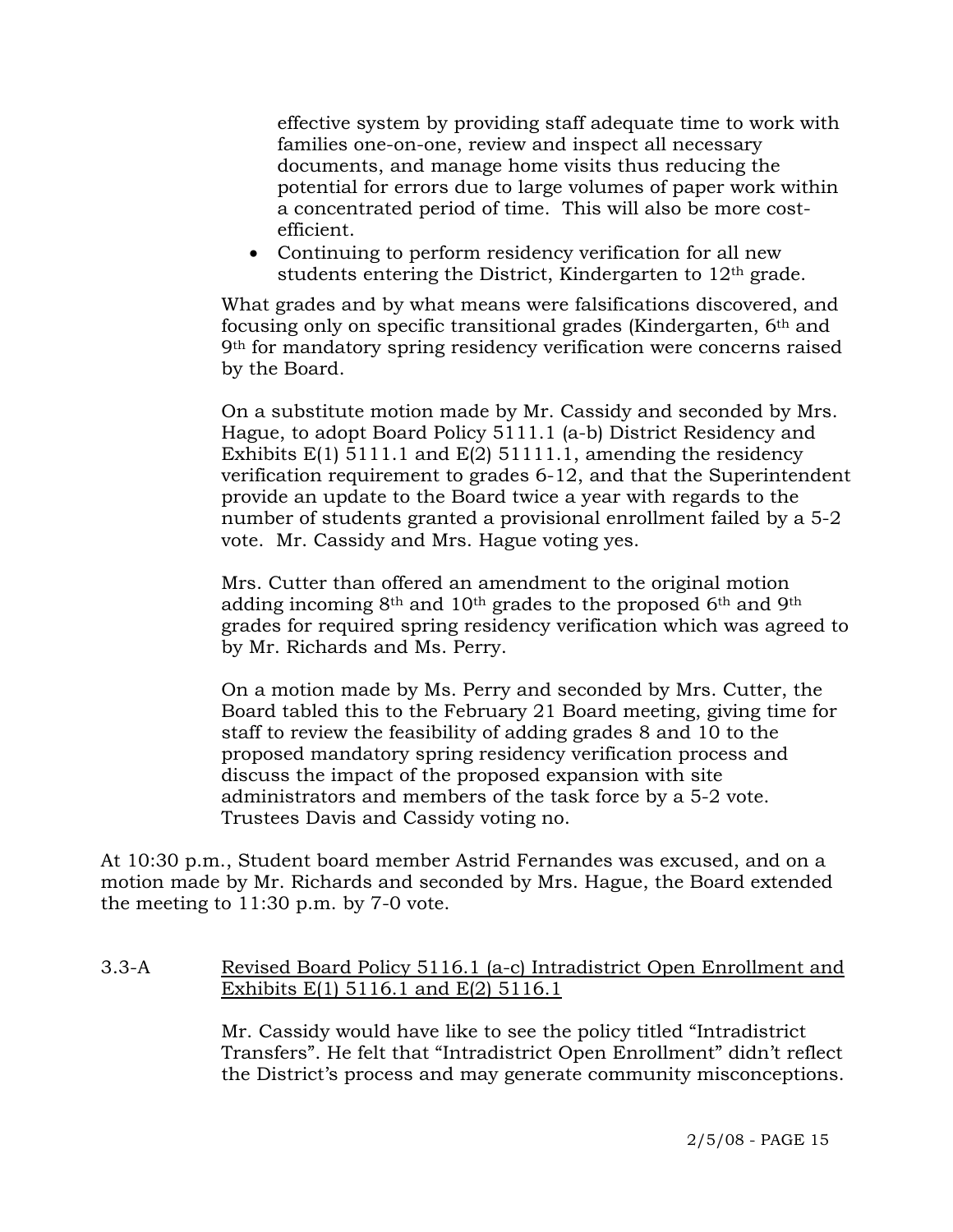On a motion made by Mr. Katz and seconded by Ms. Perry, the Board adopted Board Policy 5115,1 (a-c) Intradistrict Open Enrollment and Exhibits  $E(1)$  5116.1 and  $E(2)$  5116.1 by a 7-0 vote.

3.4-A Revised Administrative Regulations 5116.1 (a-i) Intradistrict Open Enrollment

> Mrs. Cutter would like to see the District lean more towards being a neighborhood school district by trying to bring families back to the school served by their current home address.

> On a motion made by Mrs. Hague and seconded by Ms. Perry, the Board approved the revised Administrative Regulations 5116.1 (a-i) Intradistrict Open Enrollment by a 6-1 vote. Mrs. Cutter voting no.

## **DISCUSSION**

#### General Services

1.1-D Discussion on Potential Timelines and Tasks for a Parcel Tax

The Board discussed potential timelines and tasks for a parcel tax.

Superintendent Lim explained that timelines for a Parcel Tax election prepared by Kelling, Northcross & Nobriga as well as comments made by Connell Lindh regarding the fiscal impact the last time the District went out for a parcel tax were included in the Board packet.

Mr. Cassidy asked that staff be directed to begin laying the groundwork for a parcel tax in November 2008.

While the Board agreed that it was imperative that the District find alternative funding to minimize the potential impact of budget cuts, there were concerns that a timeframe to conduct a community survey, and the impact of the short timeline on staff, leading Mrs. Hague to remind the Board that the November funds would not be coming to the District until the 2009/2010.

In light of the discussion, Mr. Davis proposed and the Board agreed to convene an Ad Hoc Committee comprised of Mr. Davis, Mr. Cassidy and Mr. Katz to layout a timeline for a parcel tax

#### **CONFERENCE**

#### General Services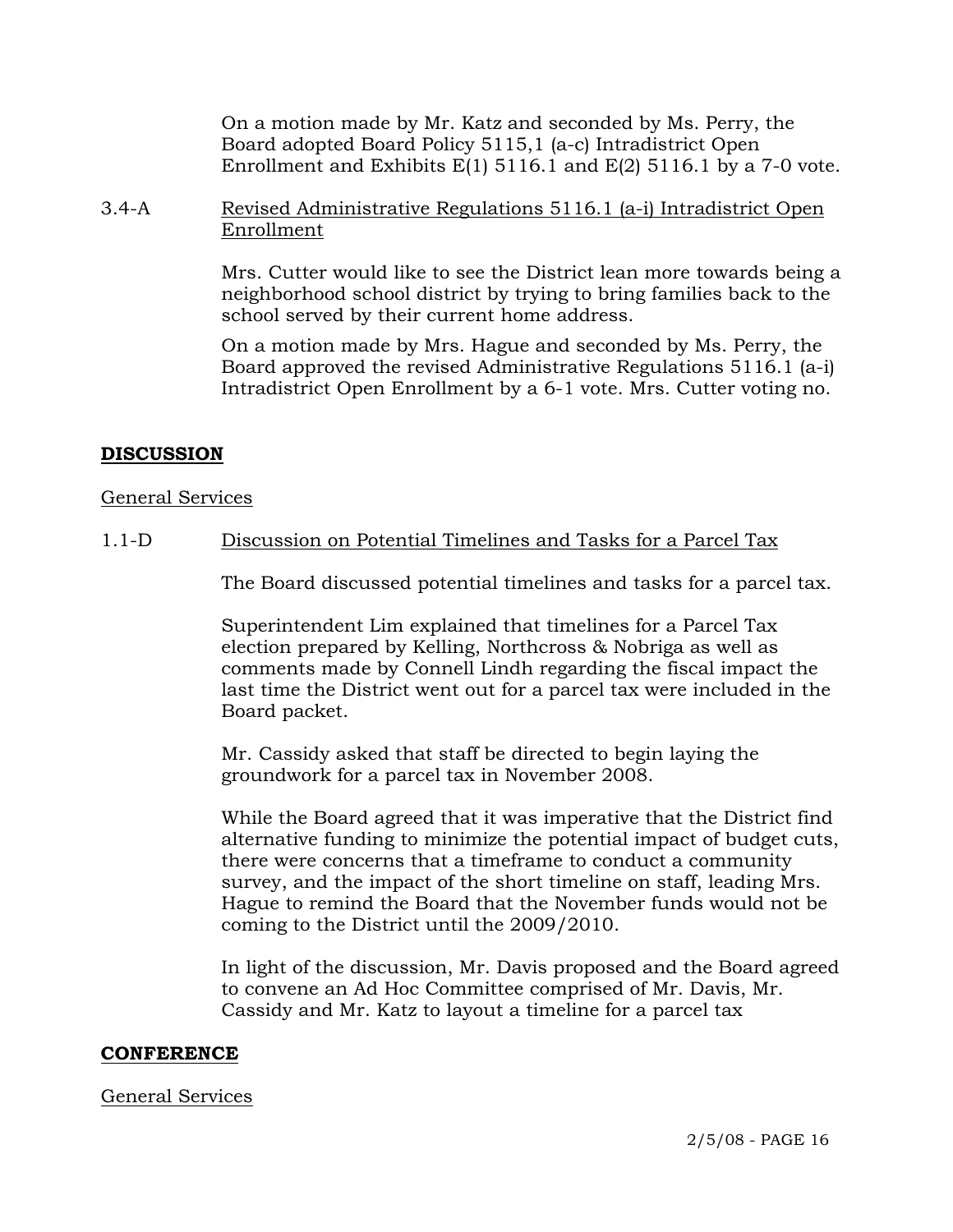## 1.1-CF February and March 2008 Board Meeting Dates

The Board discussed and considered the proposed February and March 2008 meeting dates.

The Board agreed on Tuesday, February 19, and Thursday, February 28, and Thursday, March 13 as upcoming meetings. It was noted that all of these meetings would be at the District Office, because of scheduling conflicts with the City and that the closed session on February 19 would begin at 5:30 p.m.

# **ACTION**

### General Services

## 1.1-A Alameda County School Boards Association (ACSBA) Representative

On a motion made by Mr. Cassidy and seconded by Mr. Katz, the Board appointed Ms. Perry as the representative to the Alameda County School Boards Association (ACSBA) by a 7-0 vote.

1.2-A Alameda County School Boards Association (ACSBA) Representative Alternate

> On a motion made by Mr. Richards and seconded by Mr. Katz, the Board appointed Mrs. Hague as the alternate to the Alameda County School Boards Association (ACSBA) by a 7-0 vote

1.3-A Eden Area Regional Occupational Program (ROP) Governing Board

> Mr. Richards noted that this appointment was for a two-year term, so there was no need to appoint a representative until 2009.

### 1.4-A Eden Area Regional Occupational Program (ROP) Governing Board Alternate

No need to appoint an alternate until 2009.

1.5-A Mid-Alameda County Special Education Local Plan Area (MACSELPA)

On a motion made by Mrs. Cutter and seconded by Mr. Katz, the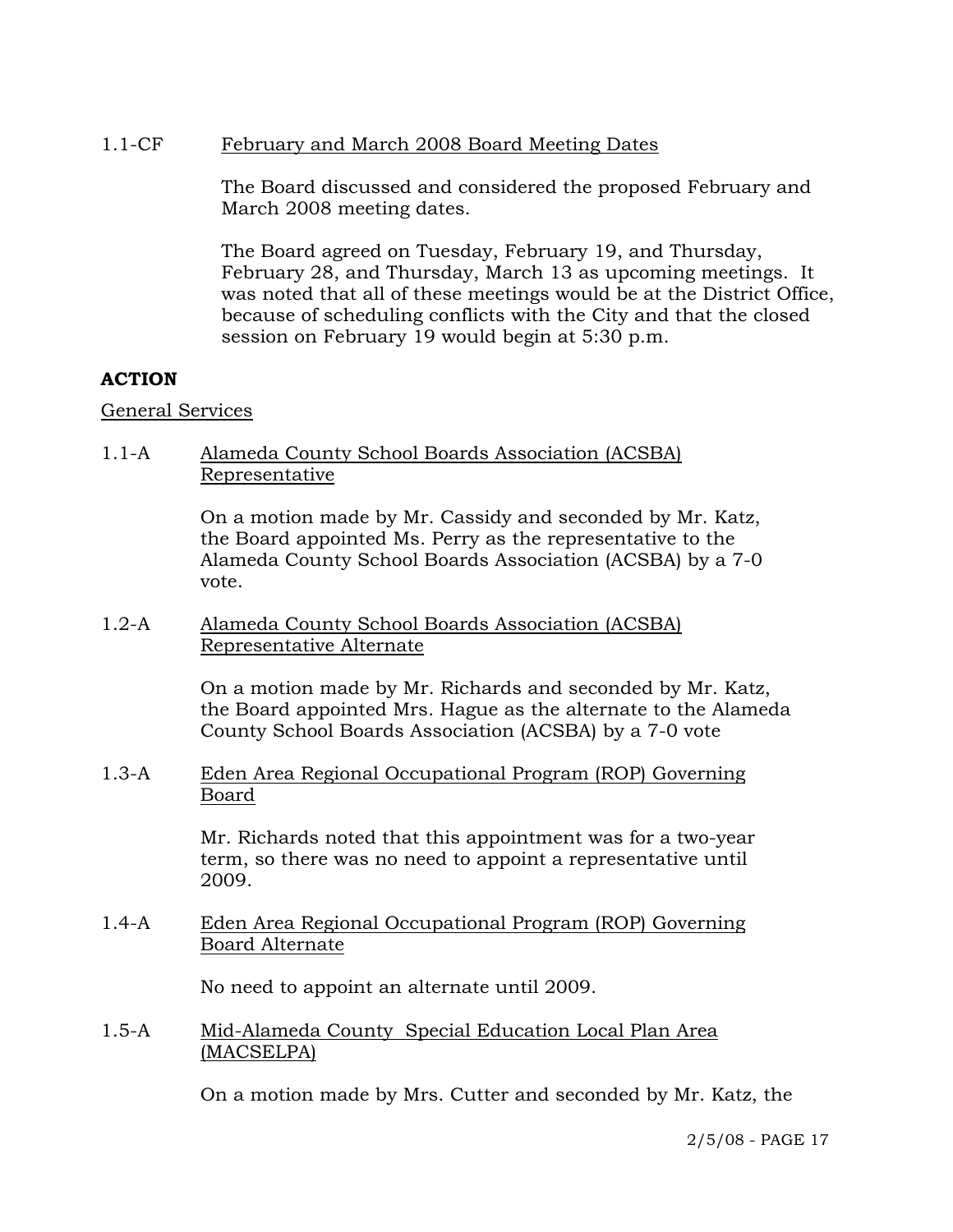Board appointed Ms. Perry as the representative to the Mid-Alameda County Special Education Local Plan Area (MACSELPA) by a 7-0 vote.

### 1.6-A Mid-Alameda County Special Education Local Plan Area (MACSELPA) Alternate

On a motion made by Mr. Richards and seconded by Mrs. Cutter, the Board appointed Mrs. Hague as the alternate to the Mid-Alameda County Special Education Local Plan Area (MACSELPA) by a 7-0 vote.

#### 1.8-A Drug, Alcohol, Tobacco Education (DATE) Committee

On a motion made by Mr. Richards and seconded by Ms. Perry, the Board appointed Mrs. Cutter as the representative to the Drug, Alcohol, Tobacco Education (DATE) Committee by a 7-0 vote.

### 1.9-A Drug, Alcohol, Tobacco Education (DATE) Committee Alternate

On a motion made by Mrs. Cutter and seconded by Mrs. Hague, the Board appointed Ms. Perry as the alternate to the Drug, Alcohol, Tobacco Education (DATE) Committee by a 7-0 vote.

### 1.10 -A San Leandro Chamber of Commerce Community Partners Committee

On a motion made by Mrs. Cutter and seconded by Mr. Richards, the Board appointed Mr. Katz as the representative to the San Leandro Chamber of Commerce Community Partners Committee by a 7-0 vote.

## 1.11-A City Disaster Preparedness Council

On a motion made by Ms. Perry and seconded by Mrs. Hague, the Board appointed Mrs. Cutter as the representative to the City Disaster Preparedness Council by a 7-0 vote.

## **INFORMATION ITEMS**

## Educational Services

## 3.1-I Revised Administrative Regulations 5111.1 (a-d) District Residency

2/5/08 - PAGE 18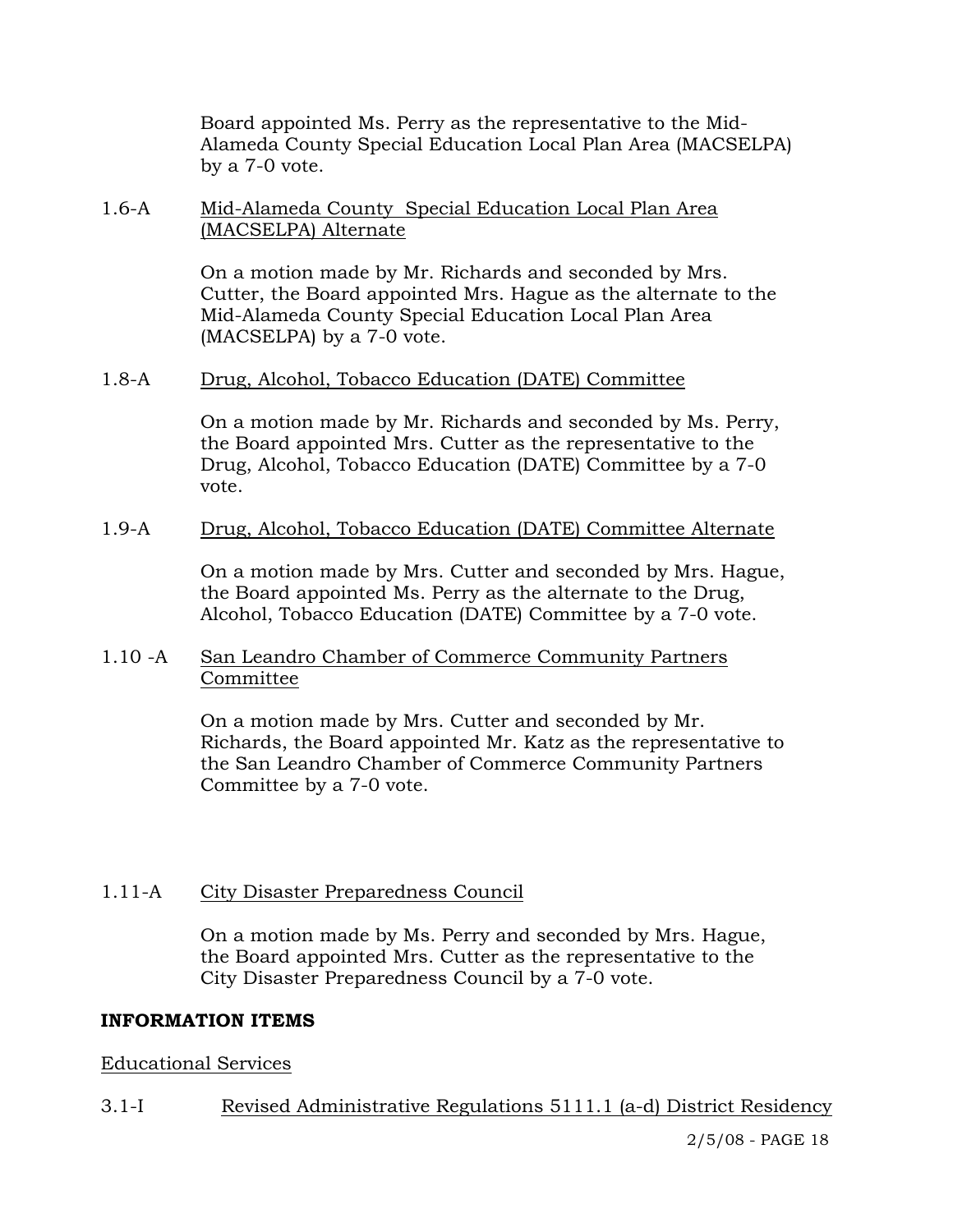The Board received for information and reviewed the revised Administrative Regulations 5111.1 (a-d) District Residency.

This will be brought back to the next Board meeting at the same time that the Board will be considering the revised Board Policy 5111.1 (a-b) District Residency and Exhibits E(1) 5111.1 and E(2) 5111.1.

### Facilities and Construction

#### 5.1-I Update to the Measure B Program Master Schedule

The Board received for information and review the Measure B Program Master Schedule updated to December 7, 2007.

### **ADDITIONAL SUGGESTIONS AND COMMENTS FROM BOARD MEMBERS**

- Mr. Davis apologized to Mr. Cassidy and the Board for the recent exchange of emails that were shared with the Board through the Superintendent's *Confidentially Speaking*.
- Mrs. Cutter requested that we adjourn the meeting in memory of former San Leandro High School student and pitching ace Craig Alaniz, who passed away January 17, 2008, at the age of 24. She recognized the group of family and friends who called themselves "Team Craig" and supported Alaniz in his final months and raised money to help him with his medical expenses.
- Ms. Perry will be attending the BTSA Advisory Council meeting tomorrow, noting that there will be a state visit in April.
- Mr. Katz thanked staff for their efforts towards securing a quote to address the needed repairs of the two high school pools that will satisfy the Alameda County Department of Environmental Health's safety requirements so that the swim season can occur.
- Mr. Cassidy acknowledged and accepted Mr. Davis' apology and in turn apologized for his comments.

 He is looking forward to being part of the Ad Hoc Committee for a Parcel Tax. He would like to see the restrooms and snack bar at Burrell Field agendized at an upcoming Board meeting for discussion.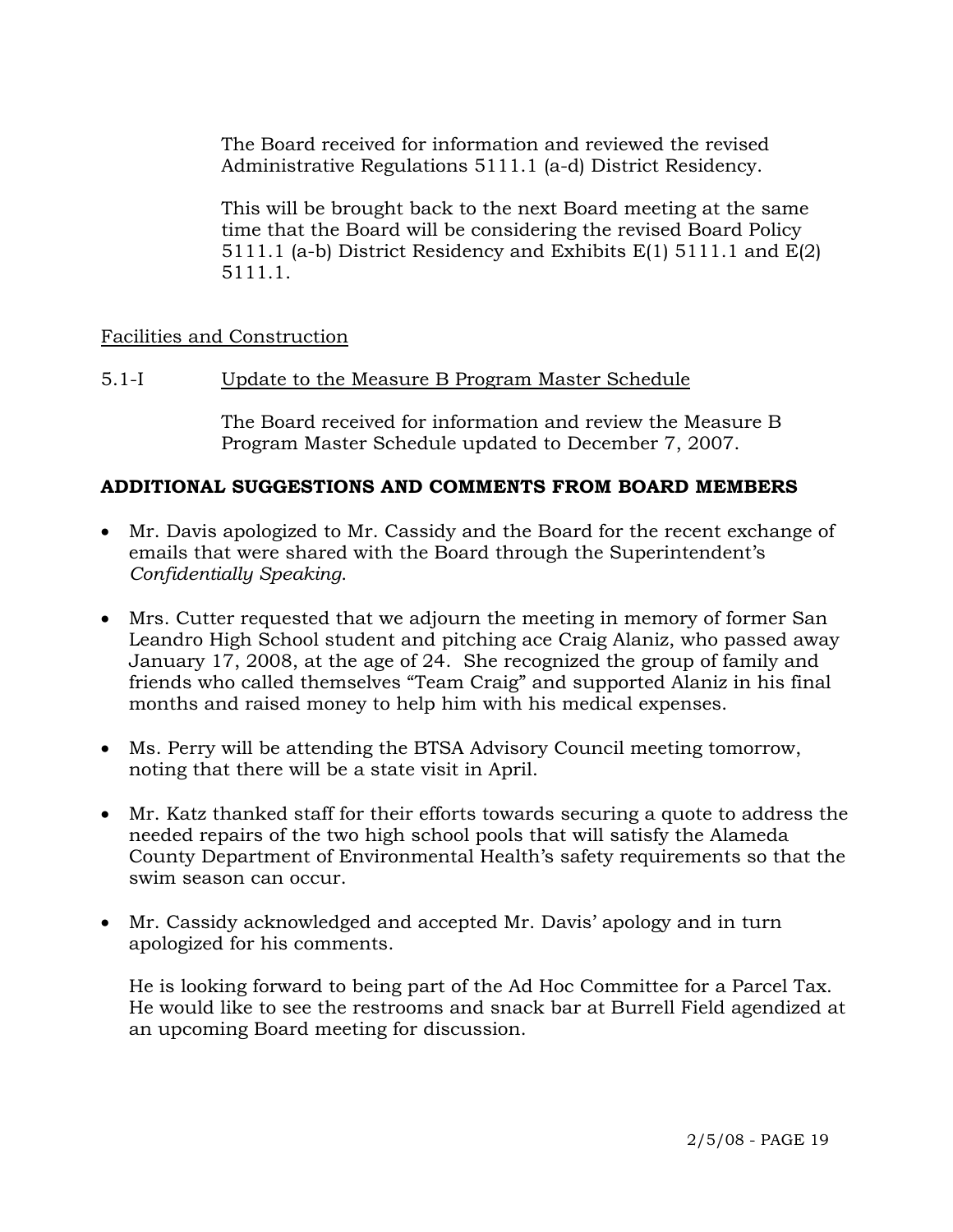He acknowledged staff for remedying the pool situation so quickly; however, noted that there needed to be further discussion in closed session regarding the pool.